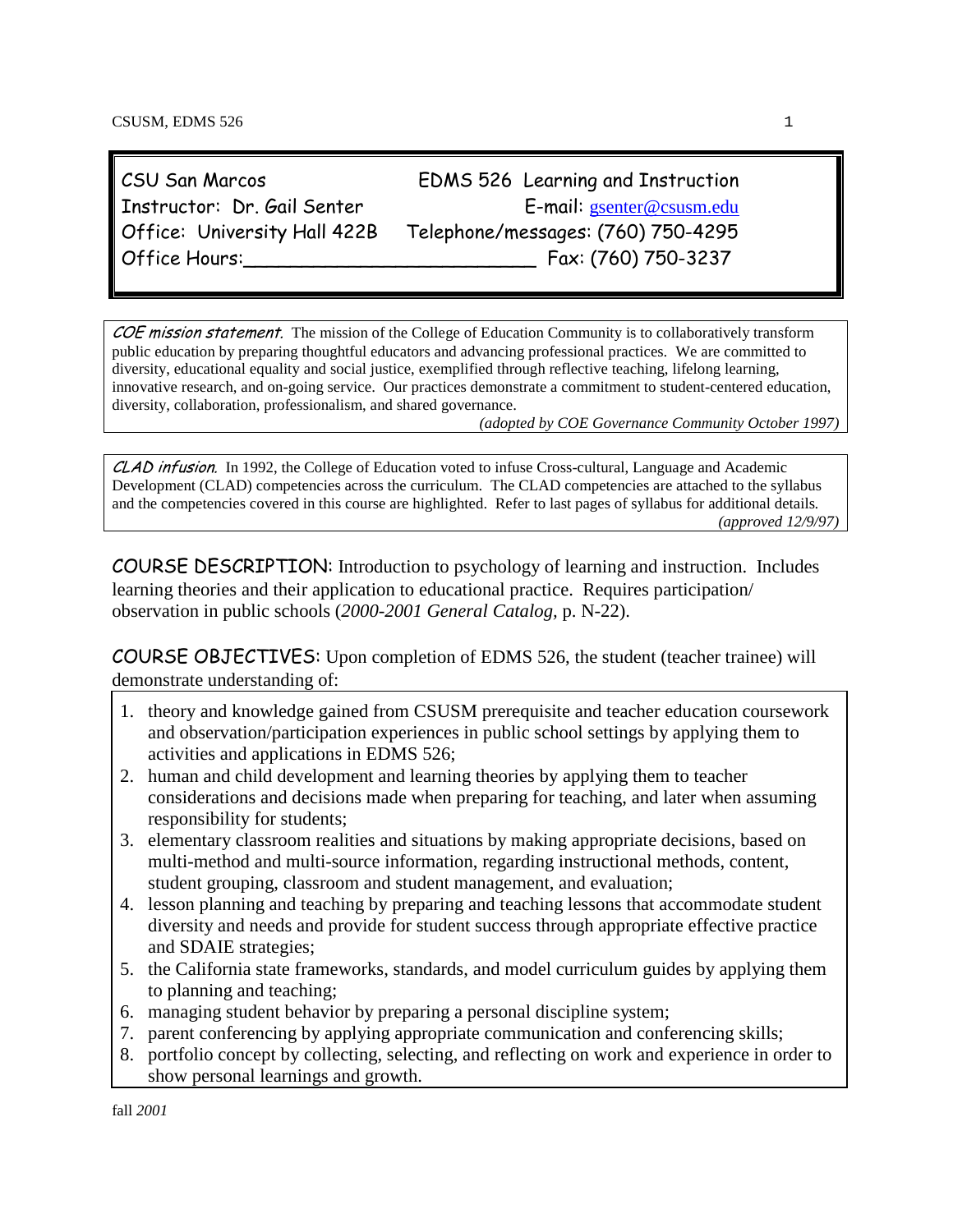Additionally, upon completion of EDMS 526, the student (teacher trainee) will:

9. appreciate the complexities of the teaching-learning process and of planning; 10. value the realities and rigors of the teaching profession.

## REQUIRED TEXTS:

Charles. (2002). *Building classroom discipline, 7th.* NY: Longman. Senter & Charles. (2002). *Elementary classroom management*. NY: Longman. Elementary Grades Task Force Report. (1992). *It's Elementary*. Sacramento: CSDE. Senter. *Reader* (fall 2001).

## Expectations and professionalism

Teacher education is a professional preparation program, and students are expected to adhere to standards of dependability, confidentiality, academic honesty, and writing achievement.

Regarding attendance**:** The effectiveness of this course is in direct measure to the discussions, interactions, and sharing that occurs during class meetings. Further, for you to blend theory (textbook and discussions) with practice (classroom realities), attendance, punctuality, and participation are essential. *Attendance*, defined as a full class meeting, will be recorded *by the instructor* on nametags distributed at the beginning and collected at the end of every class meeting.

"At a minimum, students must attend more than 80% of class time, or *s/he may not receive a passing grade for the course* at the discretion of the instructor. If you miss two class sessions or are late (or leave early) more than three sessions, you cannot receive a grade of  $A$ . If you miss three class sessions, your highest possible grade is a  $C<sup>+</sup>$ . Should the student have extenuating circumstances, contact the instructor as soon as possible." *(COE policy adopted 1997).*

- While I appreciate the courtesy of being told by a student when s/he will be absent, I do not distinguish between excused and unexcused absences.
- Absence for critical or emergency situations will be evaluated by the instructor on a case-bycase basis, and *may* be excused.
- Arriving late or leaving early will lower your overall course grade.
- As stated above, two missed class sessions (or three or more tardies and/or early departures): cannot receive an A or an A-. The *highest* grade you will receive is B+.
- As stated above, three or more missed class sessions: cannot receive a B+, B, or B-. *The highest* grade you will receive is C+.

Punctuality. Please be on time to class and ready to work, and return promptly from breaks. Dependability. Come to class prepared to discuss readings and to participate actively in discussions. When involved in group projects, share your resources and accept responsibility and accountability for the final outcome by fulfilling your obligations.

Collaboration. Work together in a supportive and mutually beneficial way.

fall *2001*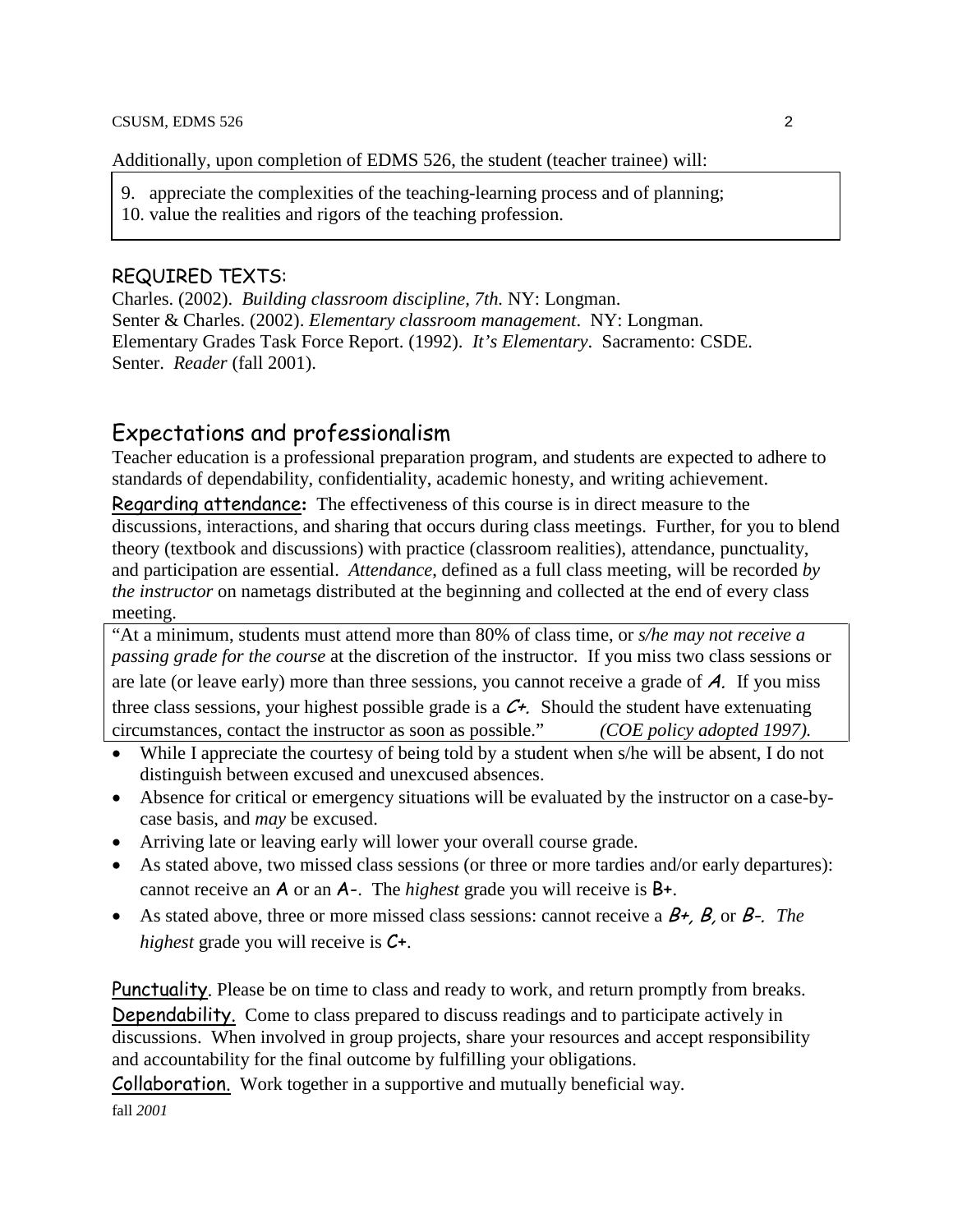#### CSUSM, EDMS 526 3

Regarding assignments: Students are responsible for all assignments. Dates for presentations and written assignments appear on the tentative course calendar in the course materials; absences *do not* affect due dates.

Please be prompt with your work. The *highest* score late work will earn is B+, and will be returned without comment/critique. (Scores will be given on a sliding scale over a three-week acceptance period.)

*\*\*A minimum grade of C+ in this course is allowable; however, CSUSM College of Education requires that students maintain a minimum average of B- for the entire program.* 

Regarding Below Standard work: Students who earn a grade lower than  $B$ - on a paper may be invited to rewrite it, with prior approval from the instructor (I will make a note on your original work). Rewrites are limited to one assignment per student. The rewrite, along with the original work, will be due one week after the original paper is returned to the student. *Note:* Both grades will be averaged; consequently, reworked papers will not be eligible for an A grade.

### General criteria for written assignments:

You may use the services of the Writing Center to assist you in producing graduate level papers. In general, the following expectations apply to all written assignments:

- content quality: depth and breadth, reflection and insights, scholarly discussion
- writing clarity, including mechanics, spelling, grammar, appropriate language (Continued errors, as well as sexist and racist language are inappropriate and unacceptable.)
- overall appearance, completeness, timeliness, and inclusion of cooperative worksheet and/or other appropriate forms
- all assignments, except for in-class work such as quick writes and field observations, are to be typed, double spaced.

Regarding readings.Textbook and supplemental readings provide the foundation for class discussions, participation, and assignments. Additional related readings also might be assigned.

| $A = 100-93\%$ ; $A = 92-90\%$<br>$B_{+} = 89-87\%$ B = 86-83% B- = 82-80%<br>$C_{\pm} = 79-77\%$ | <b>General Grading Scale:</b> |  |  |  |
|---------------------------------------------------------------------------------------------------|-------------------------------|--|--|--|
|---------------------------------------------------------------------------------------------------|-------------------------------|--|--|--|

*Please think about these two things:* 

*"The standard of excellence on any job site is defined by the sloppiest piece of work that you will accept."* (F. Jones)

*"If you don't have time to do it right, when are you going to have time to do it over again?"* Unknown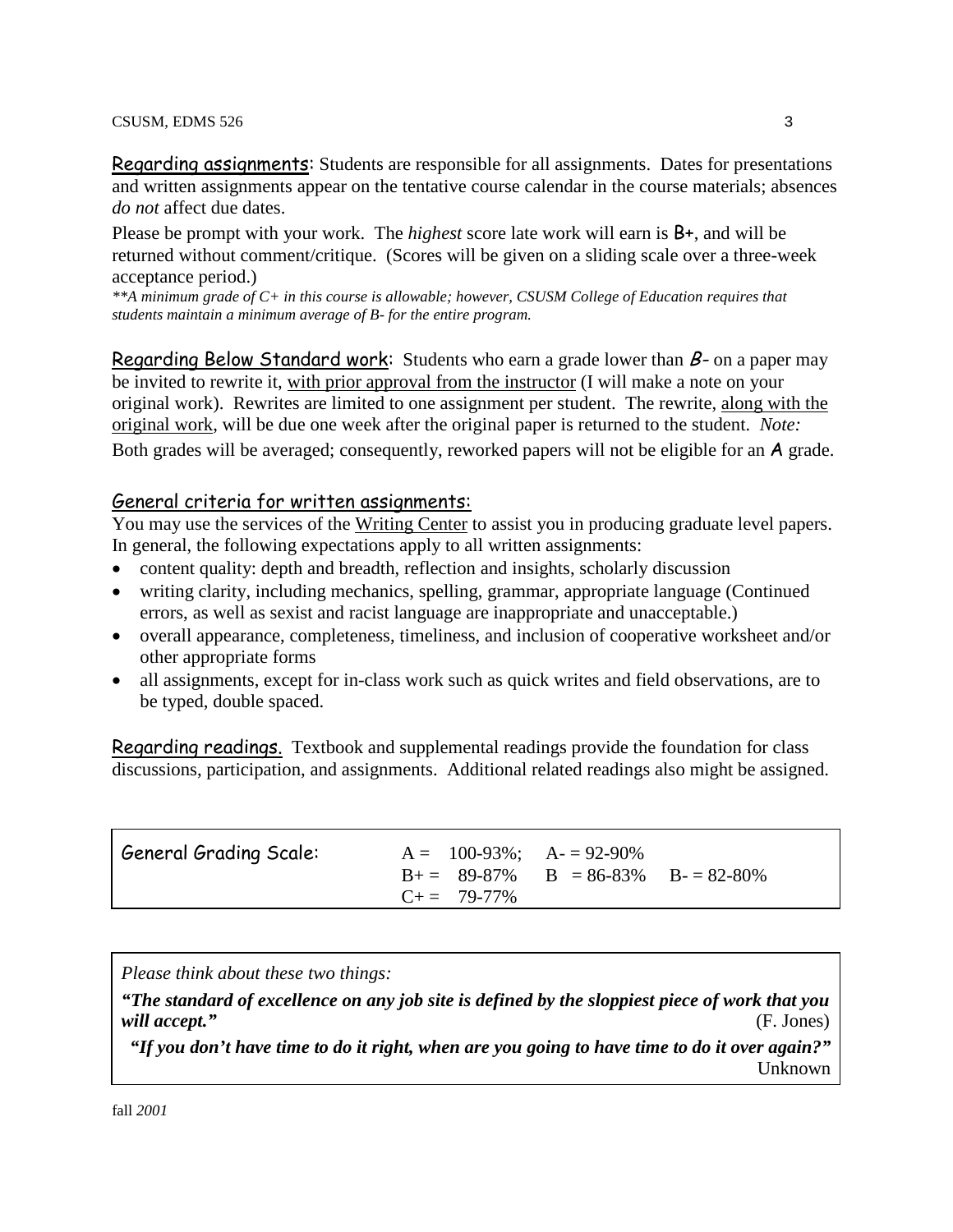Really, your assignments for EDMS 526 do have rhyme and reason.

All Applications ask you to apply, analyze, synthesize, and evaluate much of what is covered in this course. Each application requires very focused attention to specific aspects of the elementary classroom setting. Some applications and class experiences are intended to help with processing and building foundational information and understanding; others will be submitted for review and credit.

The interview is intended to help you confirm what teachers say about teaching realities. It also encourages you to examine and consider a veteran teacher's perspectives and expectations.

Application 1, a journal or chapter write-up, is intended to provide me with an early writing sample and provide you with early feedback. While this is not a high-point assignment, the expectation for graduate-level, scholarly, reflective work is real.

Applications 2a, 2b, and 2c are intended to guide you through multiple considerations of lesson planning, toward a successful outcome for you and for all your students. For these applications you will create and then work with the same content and students/class description in light of specific considerations. The intent is that you begin to internalize these considerations now in order to more easily plan lessons when you are teaching

For Application 3 you will reflect on how specifically you will manage student behavior, a major area of concern for most beginning teachers.

Application 4 requires you to videotape yourself so you and peers can analyze your successes and identify things you might do to improve your teaching. For this you may use the same lesson as the one used for Applications2a, 2b, and 2c.

Your **Application 5** is intended to be a culminating activity. By planning and organizing a portfolio of your work, efforts, and investigations, you have the opportunity to reflect on your experiences and learning, and share with others your growth as an individual who is entering the teaching profession. This also gives you first-hand experience with the hope that you will use portfolios with your own students.